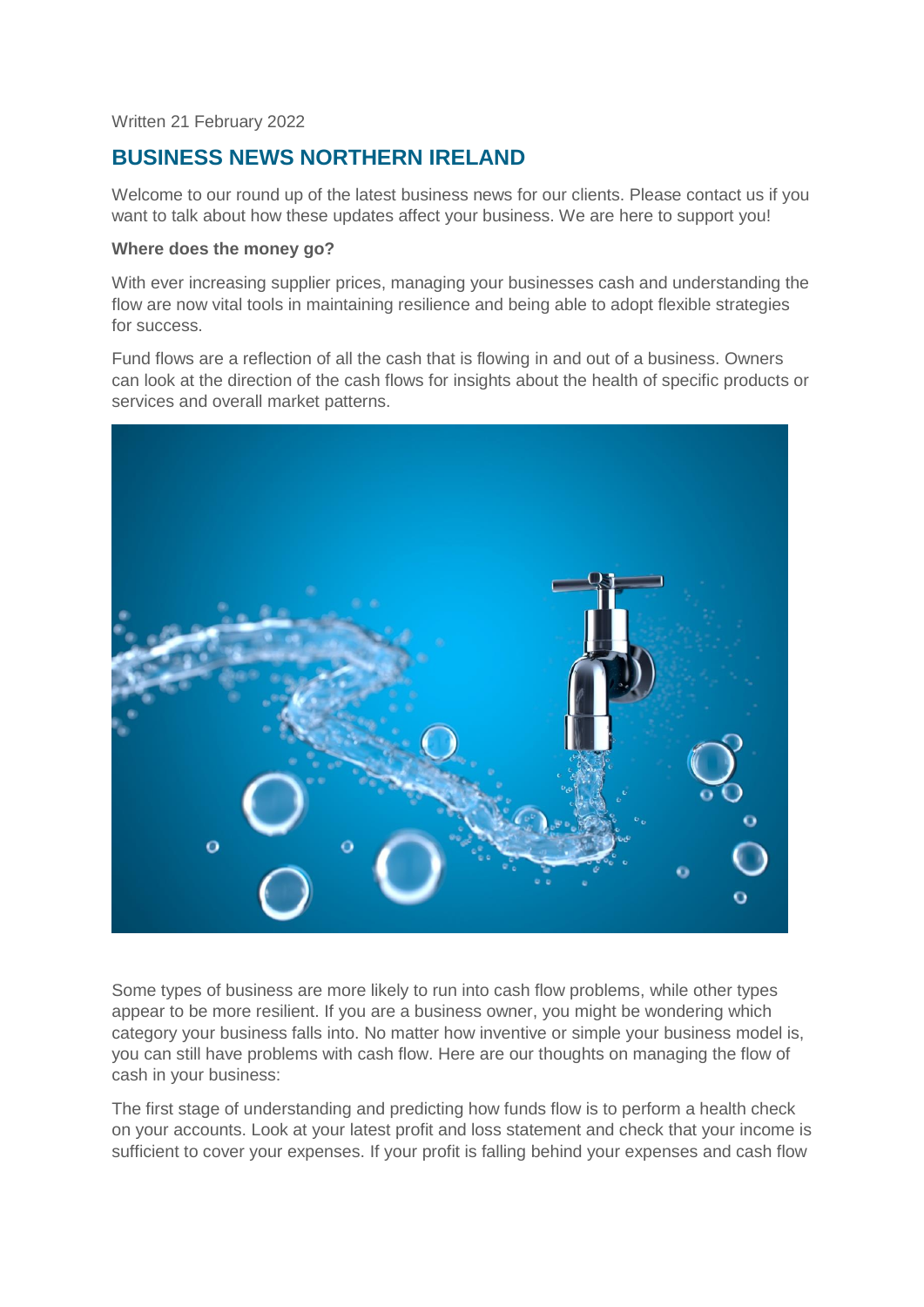is slowing down you might need to take action. Prepare a funds flow statement so you know where the money goes.

# Where did the money go?

|                                                                        | 2022                     | 2021                   |
|------------------------------------------------------------------------|--------------------------|------------------------|
| <b>Money from trading</b>                                              |                          |                        |
| The net profit before depreciation                                     | £150,000                 | £120,000               |
| Money from other sources                                               |                          |                        |
| Increase in HP liability                                               | £20,000                  |                        |
| Sales of assets                                                        | £2,000                   | £5,000                 |
| Increase in what we owe our suppliers and others<br>Capital Introduced | £1,000<br>£20,000        | £20,000                |
| Spare                                                                  |                          |                        |
| Spare<br>Total extra money for the year                                | £193,000                 | £145,000               |
|                                                                        |                          |                        |
|                                                                        |                          |                        |
| How we have spent this money                                           |                          |                        |
| Our private or personal expenses<br>Our income tax bill                | $-E25.000$<br>$-£30,000$ | $-E20.000$<br>-£20,000 |
| Purchase of assets                                                     | $-£30,000$               | $-E25,000$             |
| Increase in the amount our customers and others owe us                 | $-£3.000$                |                        |
| Decrease in loans                                                      | $-£15,000$               |                        |
|                                                                        |                          |                        |
| Total money spent in the year                                          | £103,000                 | £65,000                |
| This leaves us with-                                                   |                          |                        |
| Increase/(decrease) in cash                                            | £90,000                  | £80,000                |
|                                                                        |                          |                        |
| Reconciled to cash movement:                                           |                          |                        |
| Cash at bank and in hand                                               |                          |                        |
| At the beginning of the year                                           | £30,000                  | -£50.000               |
| At the end of the year                                                 | £120,000                 | £30,000                |
| Increase/(decrease) in cash                                            | £90,000                  | £80,000                |

Next create a yearly budget and look where cash could become tight and months where you can save to cover off the quieter times. Look at those quieter months and think about flexible work scheduling, new products or services or other activities to tide you over.

Finally make sure you collect your money from those who owe you quickly. Reward customer loyalty by offering early bird discounts, set credit limits and payment terms to ensure customers follow the rules. If you take on new customers make credit checks. Penalise late payers and request up front deposits or payment.

Talk to us about preparing a funds flow statement and annual budget so that you can work on your business for maximum success!

#### **Ransomware attacks on businesses growing**

UK, US and Australian cyber security authorities are warning of a growing wave of increasingly sophisticated ransomware attacks which could have significant consequences for businesses and organisations across the world.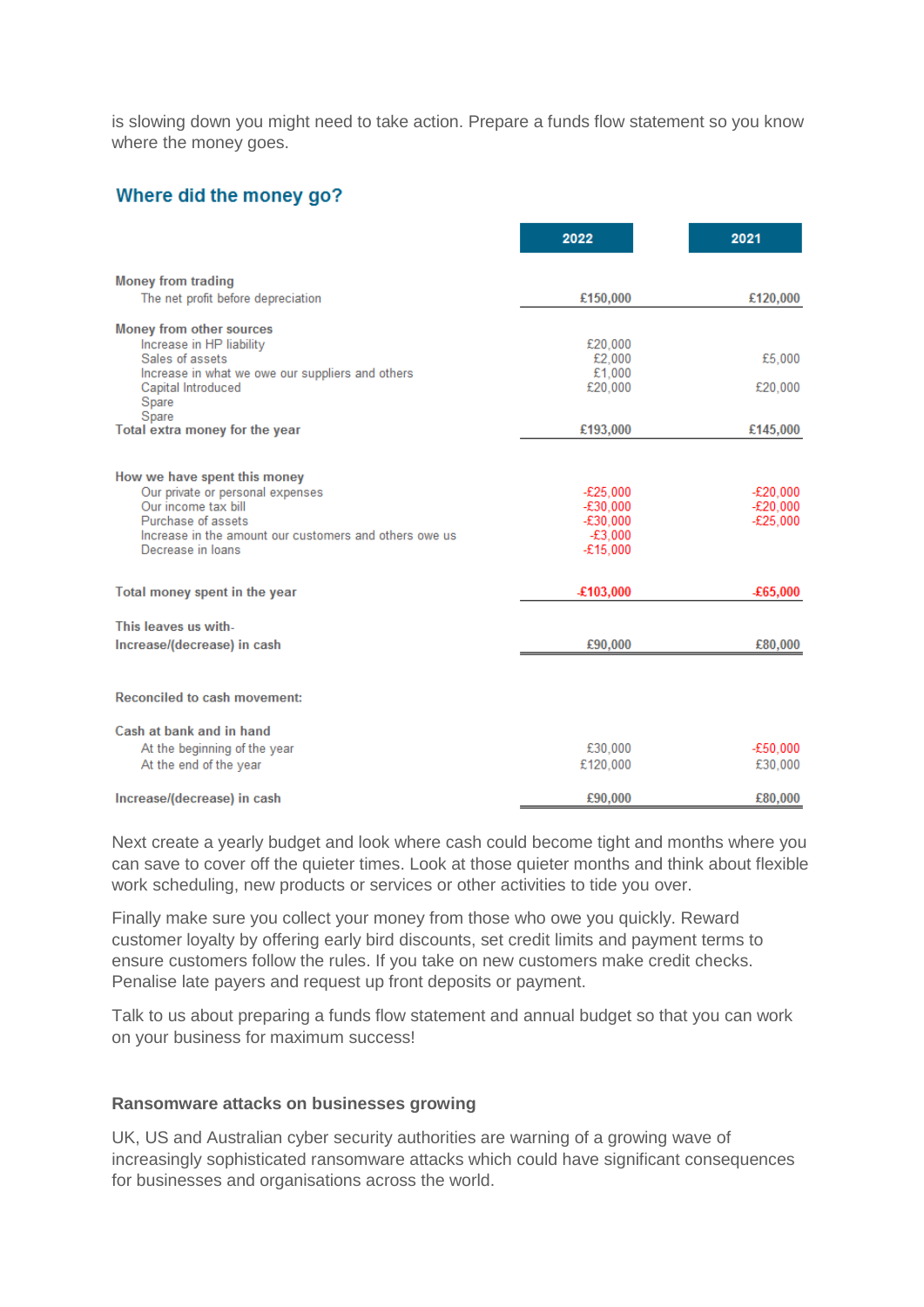

In their joint advisory, they reveal that the tactics of ransomware groups evolved last year. Trends observed in 2021 include:

- targeting organisations on public holidays and weekends
- attacking industrial processes and the software supply chain
- targeting cloud services
- disrupting work and shutting down services
- holding organisations to ransom until demands have been paid
- increased use of cybercriminal 'services-for-hire'
- sharing of victim information between different groups of cyber criminals
- diversifying approaches to extorting money

Businesses and organisations are encouraged to familiarise themselves with the risks and ensure their IT teams are taking the correct actions to bolster resilience.

The advisory suggests ways to mitigate risk of compromise by ransomware by implementing a requirement for multi-factor authentication, Zero Trust architecture, and a user training programme with phishing exercises.

The advisory follows the NCSC's recently launched Ransomware Hub, which is a one-stop shop for advice on how ransomware works, on whether a ransom should be paid, and how to prevent a successful attack.

UK organisations which fall victim to a cyber-attack should report the incident to the NCSC's 24/7 Incident Management team.

See: [Joint advisory highlights increased globalised threat of... -](https://www.ncsc.gov.uk/news/joint-advisory-highlights-increased-globalised-threat-of-ransomware) NCSC.GOV.UK

#### **Changes to Accounting for VAT on Imports for Users of Flat Rate Scheme**

There are important changes from 1 June 2022 for small businesses using the Flat Rate Scheme who are importing goods and using postponed VAT accounting.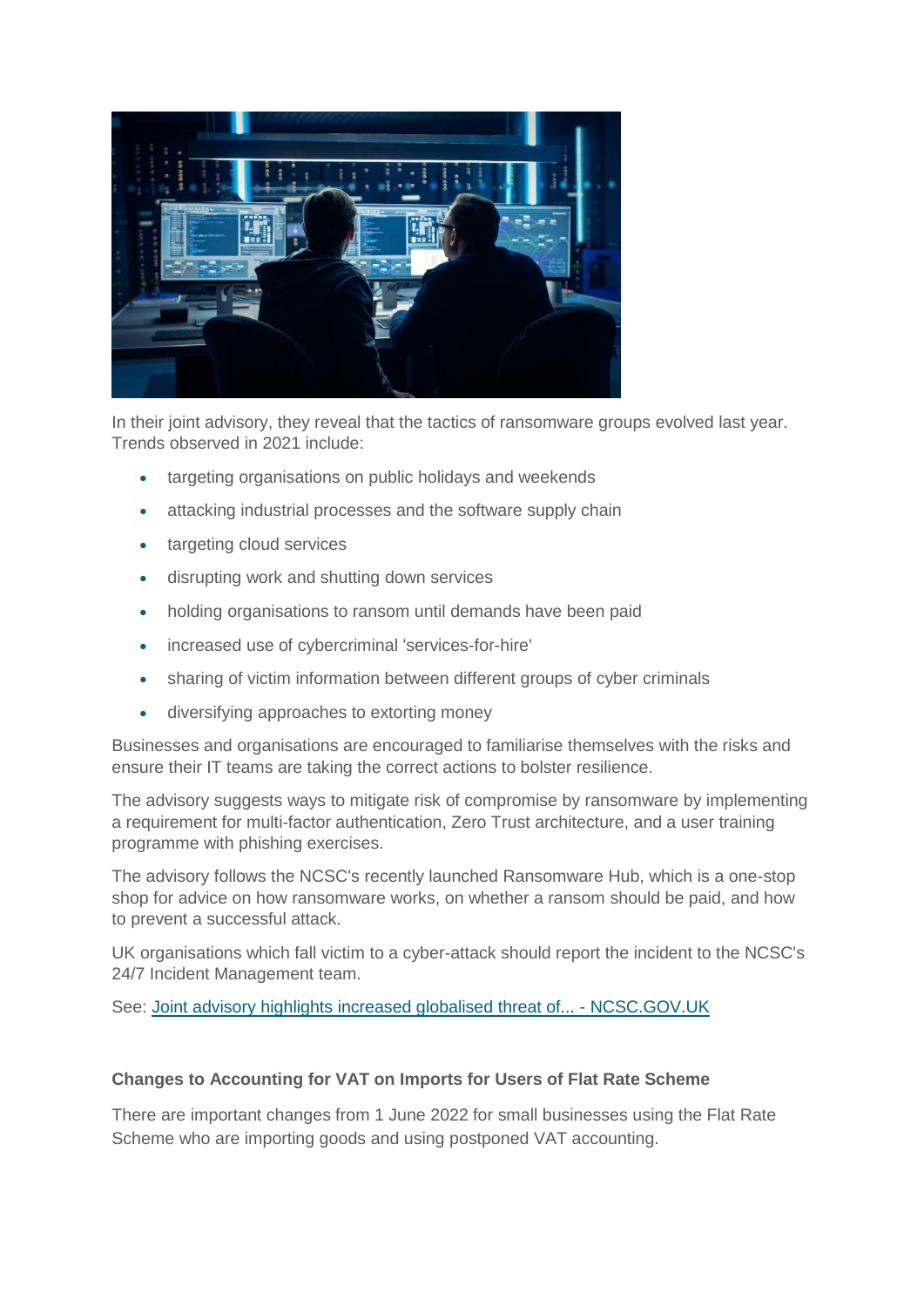Those businesses using the Flat Rate Scheme must currently add the value of imported goods to the total of all their supplies before they carry out the scheme calculation.

For VAT return periods starting on or after 1 June 2022, they should no longer include import VAT accounted for using postponed VAT accounting in their flat rate turnover. The VAT due on any imports should be added to box 1 of the return after completing the Flat Rate Scheme calculation.

HMRC have issued the following updated guidance:

#### [Complete your VAT Return to account for import VAT -](https://www.gov.uk/guidance/complete-your-vat-return-to-account-for-import-vat#if-you-use-a-vat-accounting-scheme) GOV.UK (www.gov.uk)

# **Importers not using the VAT Flat Rate Scheme**

HMRC have also updated their guidance for VAT registered importers not using the Flat Rate Scheme:-

# [Complete your VAT Return to account for import VAT -](https://www.gov.uk/guidance/complete-your-vat-return-to-account-for-import-vat) GOV.UK (www.gov.uk)

These traders must account for postponed import VAT on their VAT returns for the accounting period which covers the date they imported the goods. The normal rules apply for what VAT can be reclaimed as input tax and the trader's monthly statement will contain the information to support their claim.

HMRC is aware of the problems some importers are having when trying to access their monthly VAT statements. If you cannot access your statement or you're having problems when viewing your statement, you should follow the guidance on [how to complete a VAT](https://www.gov.uk/guidance/complete-your-vat-return-to-account-for-import-vat#access)  [Return if you're having problems with your monthly statements.](https://www.gov.uk/guidance/complete-your-vat-return-to-account-for-import-vat#access)

As long as you take reasonable care to follow the guidance, there will be no penalty for errors.

# **Payrolling Benefits in Kind**

HMRC are encouraging more employers to payroll employee benefits in kind rather than declaring benefits on the end of year P11D. They have included guidance on registering to use the scheme in their latest employer bulletin.

If employers haven't already done so they should [register online now](https://www.gov.uk/guidance/report-end-of-year-expenses-and-benefits-online#reporting-online) or before 5 April 2022 to payroll employee benefits for the 2022/23 tax year.

The advantages of payrolling benefits in kind are:

- employers no longer need to submit P11D and P46(Car) forms to HMRC
- simpler PAYE codes mean HR teams receive fewer queries from employees regarding tax
- tax deductions in monthly payroll will be more accurate
- tax codes for individuals should change less frequently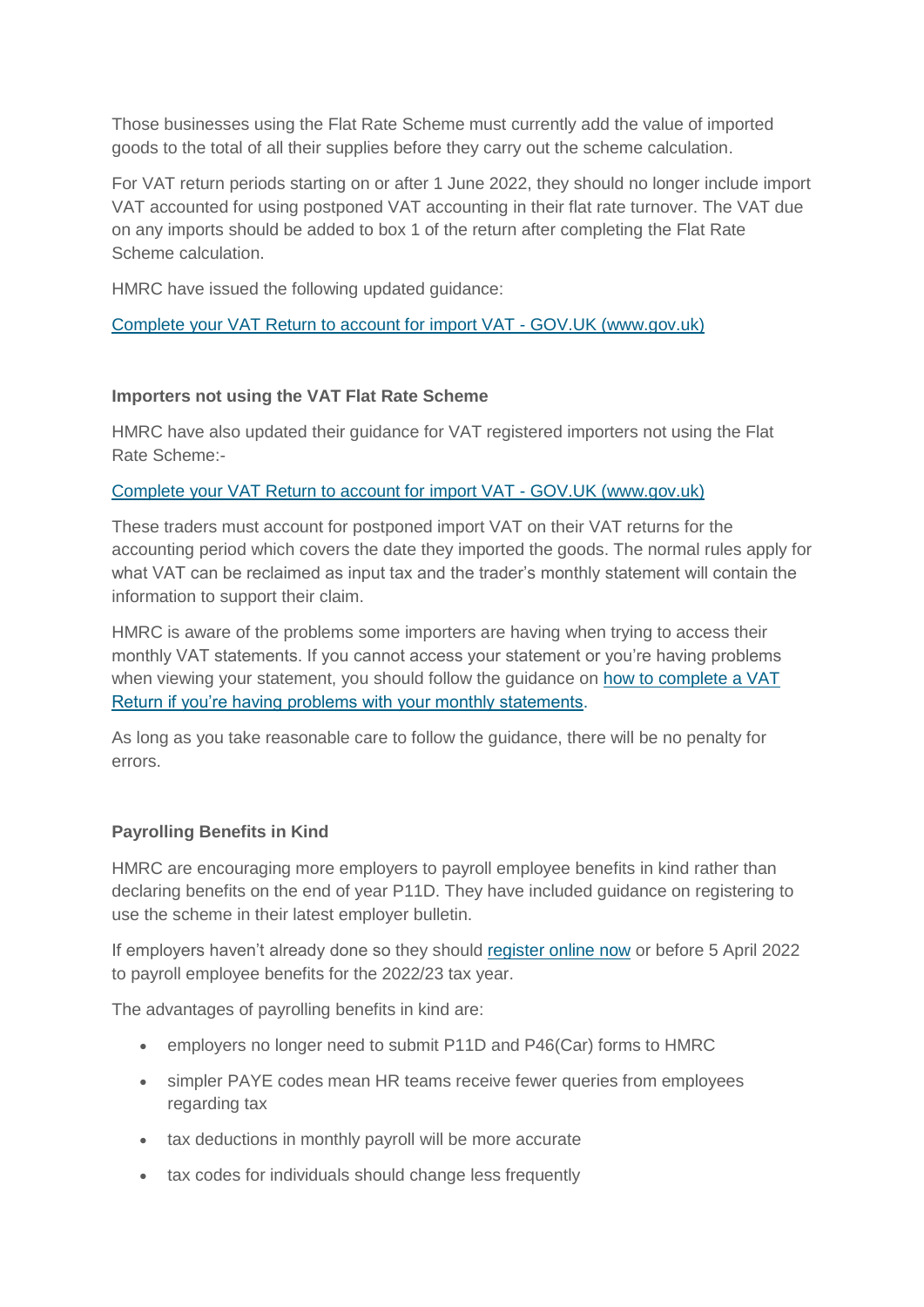• fewer forms for employers to complete at year-end

If you are not yet in a position to move to payrolling you can still move away from legacy paper P11D forms by submitting them online. You can submit them in one click without worrying about posting them to HMRC. It is also a useful first step towards payrolling of benefits in kind and bringing your payrolling processes into the digital age.

# **Upcoming HMRC webinars**

Plastic Packaging Tax – admin and technical aspects – 22 February

In this webinar you'll find more detail about the administrative and technical aspects of the new Plastic Packaging Tax.

See: [Registration \(gotowebinar.com\)](https://register.gotowebinar.com/rt/2353440188684332043?source=Agent-Invite-46)

#### Making Tax Digital for VAT – 22 February

This webinar will provide some of the basics of Making Tax Digital for VAT. This will include what's changing, using software and keeping digital records, plus an introduction to penalty reform.

From April 2022, these requirements will apply to all VAT-registered businesses, to include those that have a turnover below the VAT threshold.

#### See: [Registration \(gotowebinar.com\)](https://register.gotowebinar.com/rt/3410916386353475343?source=Agent-Invite-46)

Introduction to Plastic Packaging Tax - 25 February

Find out about the new Plastic Packaging Tax being introduced in April 2022 and what you need to do now if you produce or import plastic packaging.

# See: [Registration \(gotowebinar.com\)](https://register.gotowebinar.com/rt/7310737896093711372?source=Agent-Invite-46)

Employers – what's new for 2022 to 2023 – 14 March

Join this live webinar for an overview of the new rates for:

- National Insurance
- National Living Wage/National Minimum Wage
- Statutory Payments

HMRC will discuss any changes to expenses and benefits, Student Loan deductions, freeports, employer National Insurance contributions relief, and the new Health and Social Care Levy.

See: [Registration \(gotowebinar.com\)](https://register.gotowebinar.com/rt/2421453779328914190?source=Campaign-Feb-EWN-1)

#### **Fairtrade Fortnight 2022 - choose the world you want!**

In 2022, the online Choose the World you Want Festival will return from 21 February to 6 March. Last year's festival saw campaigners, shoppers, students and businesses come together in a show of support for the farmers behind our food on the front line of the climate crisis. From online panels to bake-offs and coffee mornings over 50 virtual events took place as part of a virtual festival, with supporters sharing the power of Fairtrade and what needs to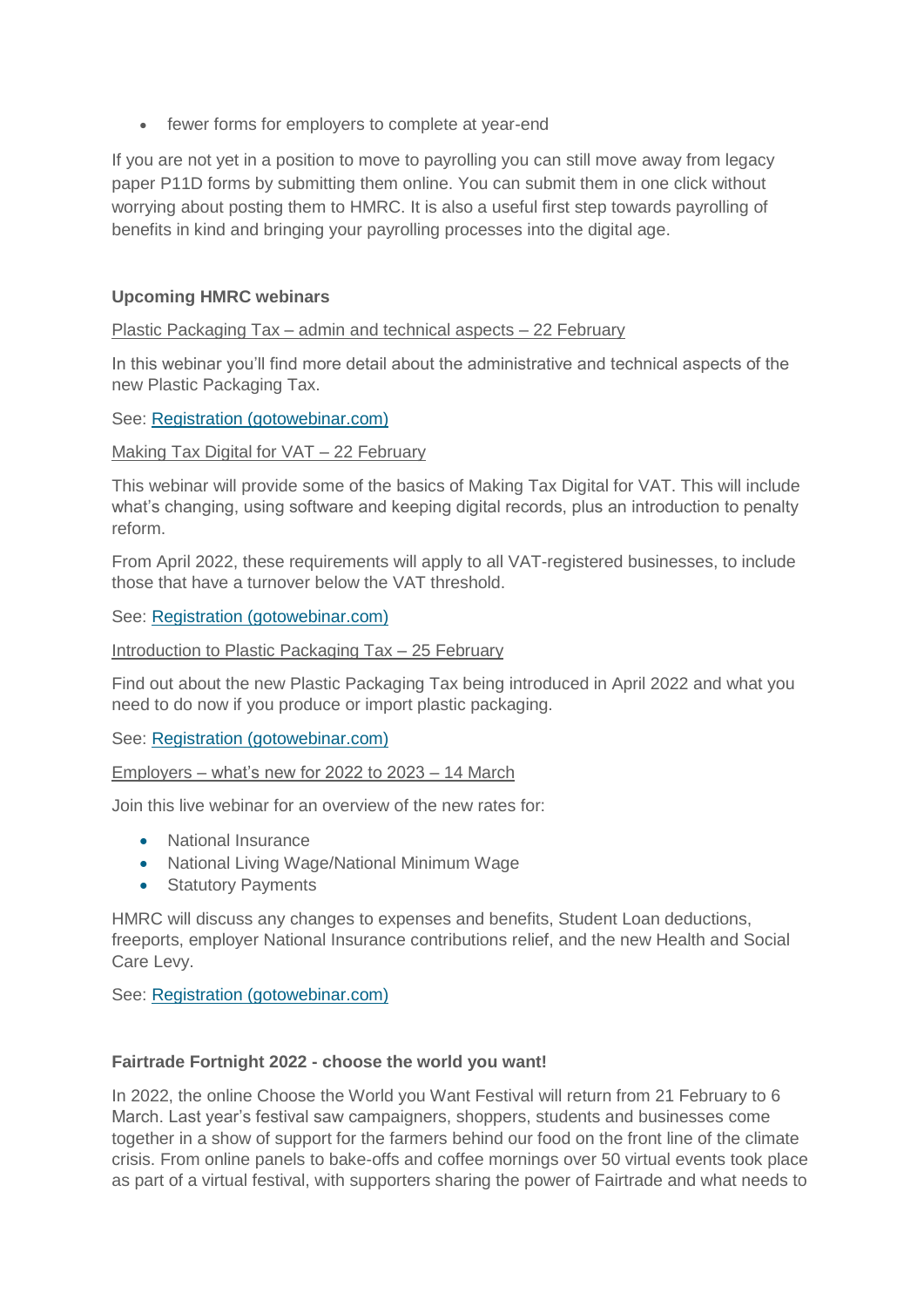happen next to ensure farmers and workers are put front and centre of conversations on how to tackle the climate crisis. The COVID-19 pandemic has shown us more than ever how interconnected we are globally. This interconnection is at the very heart of the Fairtrade message and is where your role begins. You are part of the Fairtrade movement, and you have the power to drive long-term change, not only with your shopping choices but with your support in spreading the message.

See: [Online Festival: Choose The World You Want festival 2022 -](https://www.fairtrade.org.uk/choose-the-world-you-want/) Fairtrade Foundation

# **Food Waste Action Week 2022**

Around a third of the food produced globally is lost or wasted and it's having a real impact on climate change, contributing 8–10% of total man-made greenhouse gas (GHG) emissions.

That is why [Love Food Hate Waste](https://www.lovefoodhatewaste.com/) dedicate a whole week of action to raising awareness of the environmental consequences of wasting food and promoting activities that help to reduce the amount of food we waste.

The aim of Food Waste Action Week is to create lasting change that helps to deliver the UN Sustainable Development Goal of halving global food waste by 2030.

After an incredible response to the first-ever Week in 2021, plans are already taking shape for Food Waste Action Week 2022 (7-13 March 2022) and this time we will be taking it global.

See: [Food Waste Action Week 2022 | WRAP](https://wrap.org.uk/taking-action/citizen-behaviour-change/love-food-hate-waste/key-campaigns/food-waste-action-week)

# **Digital Security by Design: Technology Access Programme**

Applications remain open until 6 March 2022.

Digital Security by Design (DSbD) challenge and Digital Catapult have launched a new programme for developers and organisations to experiment with DSbD technologies.

The Technology Access Programme has been developed to build a pipeline and community of developers and technology companies to trial and experiment with the new DSbD technologies, to addresses the cyber security challenges faced by embedded product and software companies.

What is available?

To support a six-month experimentation period with the DSbD technologies within their own organisations, programme participants will have access to:

- the Morello Board and CHERI prototype architecture and hardware
- technical quidance
- £15,000 in funding
- collaboration and mentoring opportunities
- industry and technical advisors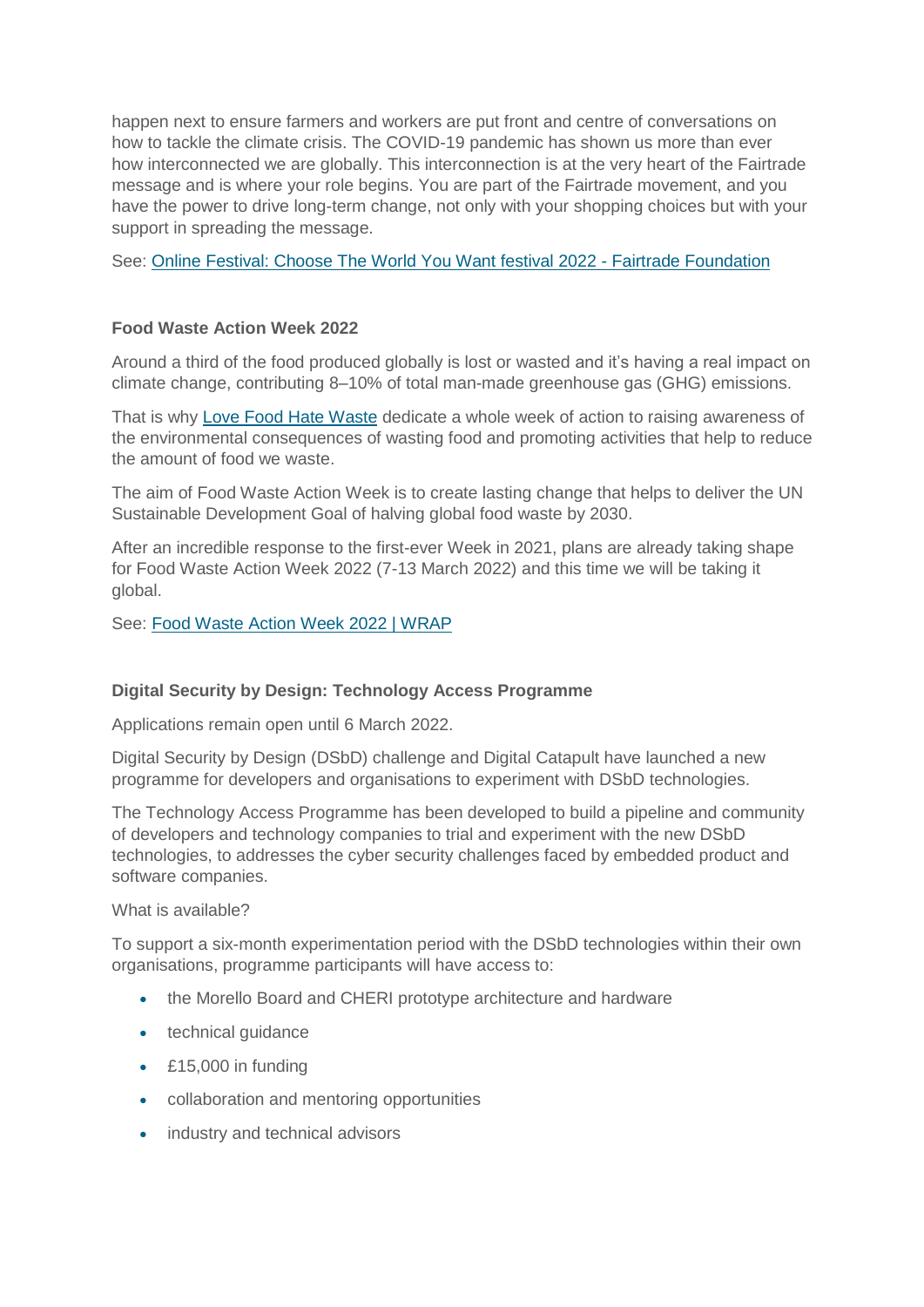Businesses will also get an opportunity to access Digital Catapult's Future Networks Lab with state-of-the art IoT and 5G networks testing facilities, allowing them to test the impact of DSbD technologies on other areas of their products and services.

There will be four open call opportunities during the overall timeframe of the Technology Access Programme for organisations to apply.

See: Technology Access Programme - [Digital Security by Design \(dsbd.tech\)](https://www.dsbd.tech/technology-access-programme/)

# **The COVID-19 Childcare Temporary Closure Support Fund has been extended for the period January to March 2022**

The COVID-19 Childcare Temporary Closure Support Fund will provide continued support for childcare providers who have had to close temporarily due to a COVID-19 related incident within their provision. Those eligible to apply include registered childminders, daycare providers, school age childcare providers, crèches and playgroups who are registered and have been operational during the period 1 January to 31 March 2022. The deadline for applications is 4pm on Friday 15 April 2022.

See: [Coronavirus: Childcare Temporary Closure Support Fund -](https://www.nibusinessinfo.co.uk/content/coronavirus-childcare-temporary-closure-support-fund-january-march-2022-period) January - March 2022 [period \(nibusinessinfo.co.uk\)](https://www.nibusinessinfo.co.uk/content/coronavirus-childcare-temporary-closure-support-fund-january-march-2022-period)

# **Webinar: Spotlight on Germany**

Learn about the current opportunities and challenges for Northern Ireland businesses in the German market.

As one of the largest industrial and export economies in Europe, Germany provides many business opportunities for Northern Ireland companies across a variety of sectors.

Invest NI is organising a "Spotlight on Germany" webinar which will highlight the current opportunities and challenges for Northern Ireland businesses in the market, while providing delegates with a sound foundation for choosing Germany to become part of their export portfolio.

The webinar will showcase the latest in-market macroeconomic and technological trends, the influence of the new German government programmes and the potential impact on businesses.

It will also provide insight into a select number of sectors and demonstrate success factors, challenges and potential obstacles for entering the market.

The webinar will conclude with a Q&A session

See: [Webinar: Spotlight on Germany \(nibusinessinfo.co.uk\)](https://www.nibusinessinfo.co.uk/content/webinar-spotlight-germany)

#### **Coronavirus: Online isolation notes - providing proof of absence from work**

People unable to work because of coronavirus (COVID-19) can obtain an isolation note through NHS online service.

Isolation notes are for employees who: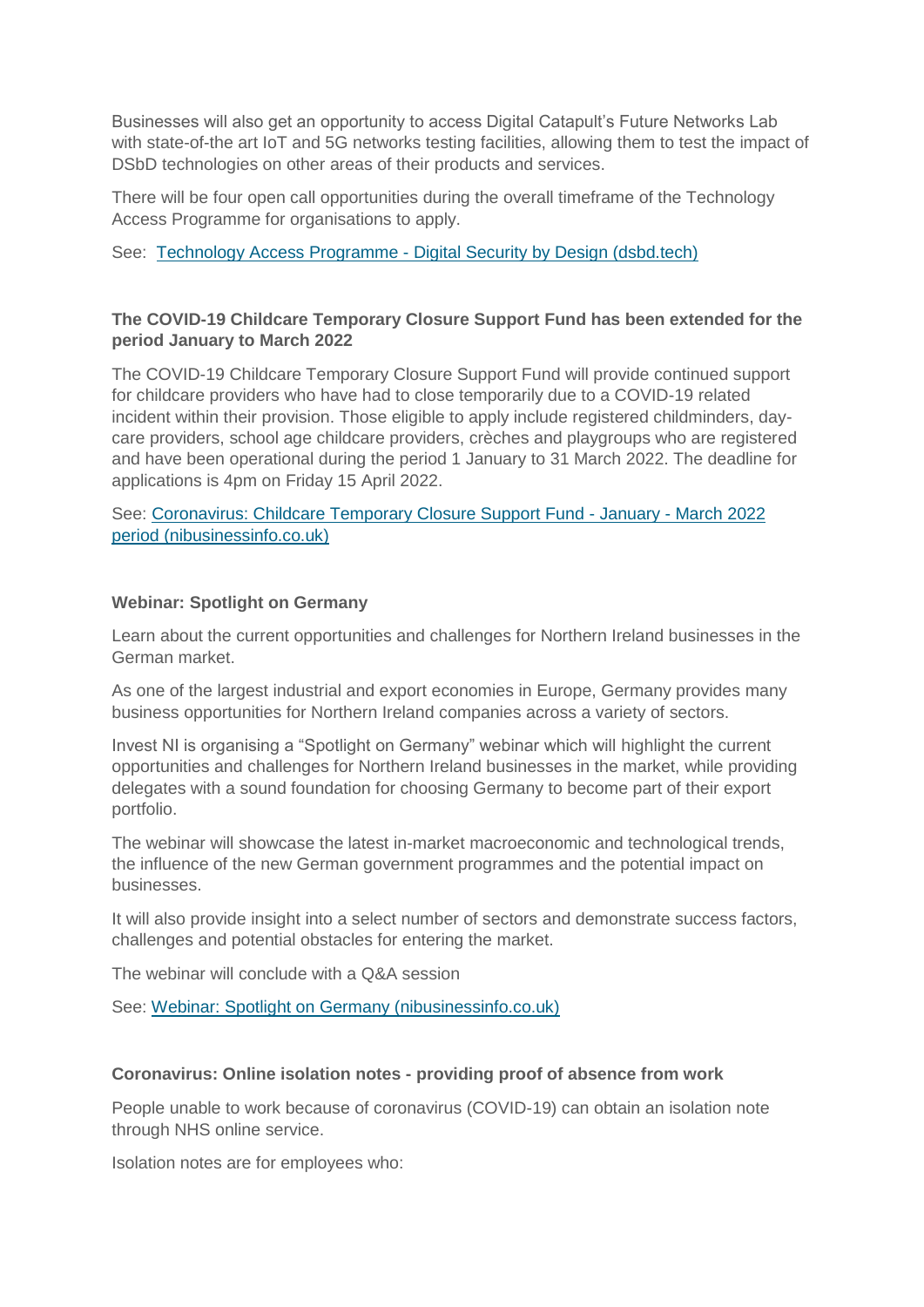- have symptoms of coronavirus or have tested positive
- live with someone who has symptoms or has tested positive, and the employee is not fully vaccinated
- have been told to self-isolate by a test and trace service or the NHS COVID-19 app

For the first seven days off work, employees can self-certify so they don't need any evidence for their employer. After that, employers may ask for evidence of sickness absence.

Employees can use the NHS online service to get an isolation note if:

- they have symptoms of coronavirus or have tested positive
- they live with someone who has symptoms or has tested positive, and they're not fully vaccinated
- they've been told to self-isolate by a test and trace service or the NHS COVID-19 app

If an employee is aged under 18 and 6 months they only need to self-isolate if they have symptoms or have tested positive. They do not need to self-isolate if they live with someone who has symptoms or has tested positive.

Get an isolation note here: [Get an isolation note -](https://111.nhs.uk/isolation-note/) NHS (111.nhs.uk)

If staff have to isolate but feel well enough to work, you could facilitate them working from home. If they can work from home, they will not need an isolation note.

Employers should use their discretion around the need for medical evidence if an employee has been told to self-isolate because of coronavirus.

If you need evidence that an employee cannot work because of coronavirus, ask them to get an isolation note. Employers can check an isolation note is valid here: [Check an isolation](https://111.nhs.uk/isolation-note/check)  note - [NHS \(111.nhs.uk\)](https://111.nhs.uk/isolation-note/check)

See: [Coronavirus \(COVID-19\): self-isolating and close contacts | nidirect](https://www.nidirect.gov.uk/articles/coronavirus-covid-19-self-isolating-and-close-contacts)

#### **Recruit an environmental management or sustainable development placement student**

Improve your business' environmental management with a Queen's University Belfast placement student.

Queen's University Belfast (QUB) have students with skills to support your business' environmental management. You can improve your sustainability through a QUB placement programme.

Undergraduate placements last for up to 46 weeks, commencing from June each year. Postgraduate placements last either eight or 12 weeks, commencing from January each year.

Students are available to work in the following areas:

 Environment Management - Waste and resource management, industry maintenance and monitoring of environmental regulations, environmental managements systems include ISO14001, energy efficiency and renewable energy projects